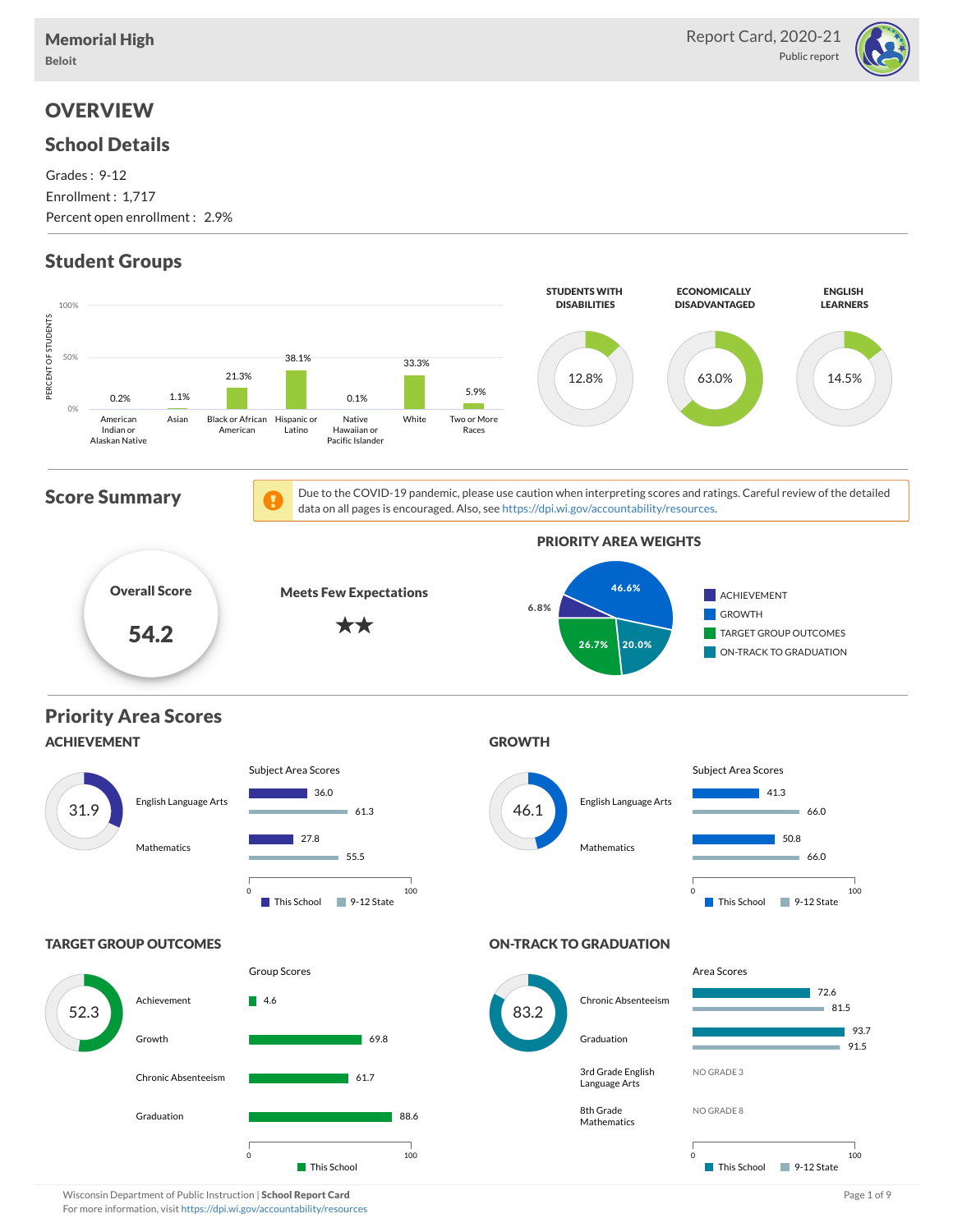

# ACHIEVEMENT

This priority area summarizes how this school's students performed on state assessments using a points-based proficiency system that gives partial credit for Basic test performance and extra credit for Advanced performance. The score is a multi-year average of English language arts and mathematics subscores.

### Priority Area Score



## Student Group Achievement, 2020-21 (for information only)

Group size is given in parentheses. Groups with fewer than 20 students are not displayed.

### ENGLISH LANGUAGE ARTS





### Performance Levels by Year

These graphs show school-wide percentages and group sizes of students performing at each level.

### ENGLISH LANGUAGE ARTS



### **MATHEMATICS**



Wisconsin Department of Public Instruction | School Report Card Page 2 of 9 and 2 of 9 and 2 of 9 and 2 of 9 and 2 of 9 and 2 of 9 and 2 of 9 and 2 of 9 and 2 of 9 and 2 of 9 and 2 of 9 and 2 of 9 and 2 of 9 and 2 of 9 and

For more information, visit <https://dpi.wi.gov/accountability/resources>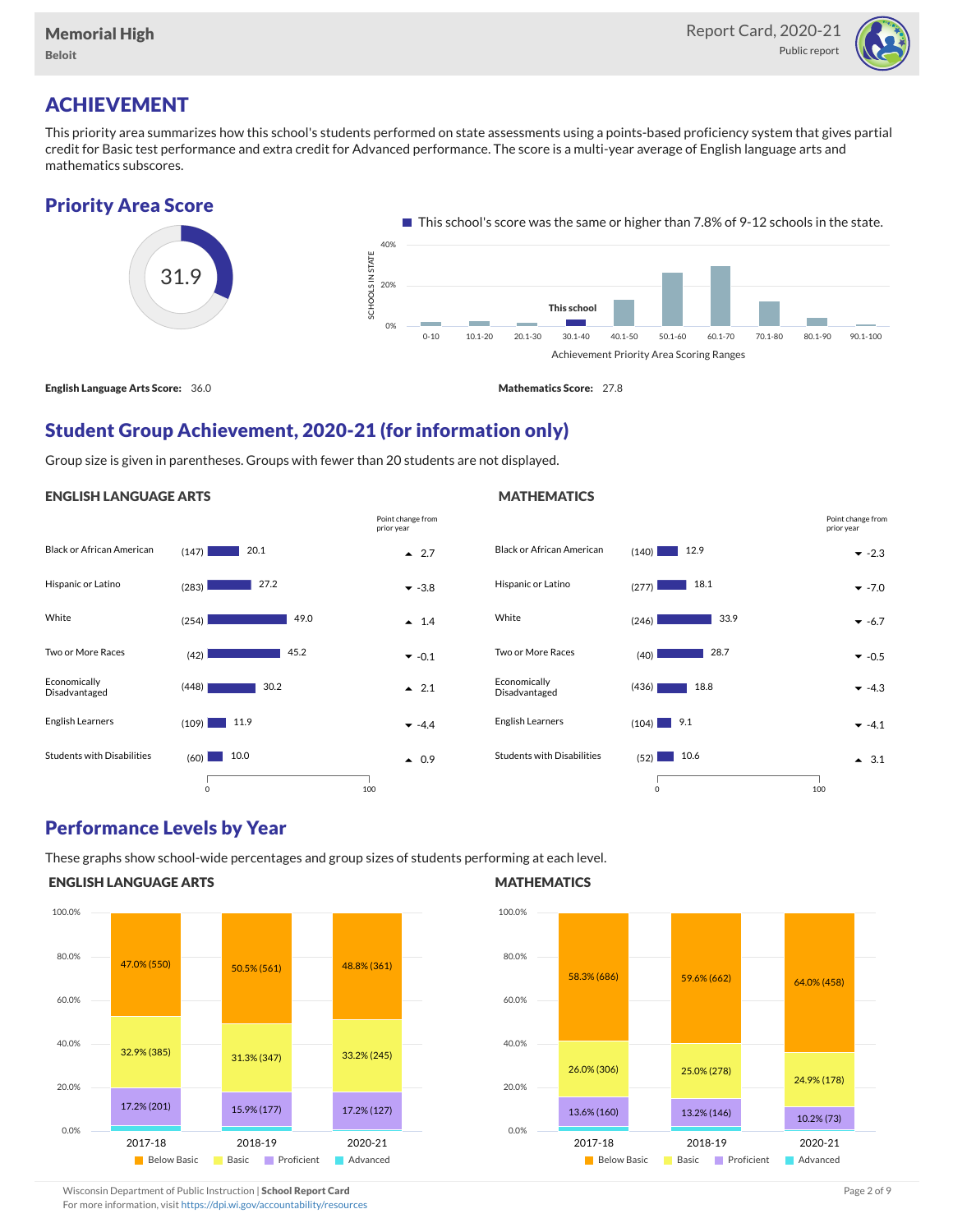

# ACHIEVEMENT - ADDITIONAL INFORMATION

The data on this page is for information only.

# Test Participation Rates, 2020-21

| <b>ENGLISH LANGUAGE ARTS</b> |                                   | <b>MATHEMATICS</b> |                                   |  |  |  |  |
|------------------------------|-----------------------------------|--------------------|-----------------------------------|--|--|--|--|
| All students                 | Lowest-participating group:       | All students       | Lowest-participating group:       |  |  |  |  |
|                              | <b>Students with Disabilities</b> |                    | <b>Students with Disabilities</b> |  |  |  |  |
| 57.5%                        | 37.3%                             | 55.6%              | 32.5%                             |  |  |  |  |

### Student Group Performance Levels by Year

Groups with any full academic year students in tested grades are shown.

### ENGLISH LANGUAGE ARTS

|                                     |                  | 2017-18   |            |           |                |                  | 2018-19   |            |                  |                | 2020-21          |          |            |                          |                    |
|-------------------------------------|------------------|-----------|------------|-----------|----------------|------------------|-----------|------------|------------------|----------------|------------------|----------|------------|--------------------------|--------------------|
|                                     | Total#<br>Tested | Advanced  | Proficient | Basic     | Below<br>Basic | Tested<br>Total# | Advancec  | Proficient | Basi<br>$\Omega$ | Below<br>Basic | Tested<br>Total# | Advancec | Proficient | Basic                    | <b>Below Basic</b> |
| All Students: 9-12 State            | 190,484          | 8.7%      | 34.2%      | 32.2%     | 24.9%          | 190,984          | 8.3%      | 32.5%      | 32.2%            | 26.9%          | 167,122          | 6.8%     | 32.4%      | 34.4%                    | 26.4%              |
| <b>All Students</b>                 | 1,171            | 3.0%      | 17.2%      | 32.9%     | 47.0%          | 1,110            | 2.3%      | 15.9%      | 31.3%            | 50.5%          | 739              | 0.8%     | 17.2%      | 33.2%                    | 48.8%              |
| American Indian or Alaskan Native   | $\sim 20$        | $\star$   | $\star$    | ٠         | $\star$        | $\sim 20$        | $\star$   | $\star$    | $\star$          | $\star$        | $\vert$ < 20     | $\star$  | $\star$    |                          |                    |
| Asian                               | $\sim 20$        |           | $\star$    |           | $\star$        | $\angle 20$      | $\star$   | $\star$    |                  | $\star$        | $\angle 20$      | $\star$  | $\star$    |                          |                    |
| <b>Black or African American</b>    | 250              | 1.2%      | 3.6%       | 30.0%     | 65.2%          | 241              | 0.4%      | 4.6%       | 24.5%            | 70.5%          | 147              | 0.0%     | 6.8%       | 26.5%                    | 66.7%              |
| Hispanic or Latino                  | 440              | 1.1%      | 12.3%      | 37.0%     | 49.5%          | 426              | 1.4%      | 11.3%      | 35.2%            | 52.1%          | 283              | 0.0%     | 11.3%      | 31.8%                    | 56.9%              |
| Native Hawaiian or Pacific Islander | $\Omega$         | <b>NA</b> | <b>NA</b>  | <b>NA</b> | <b>NA</b>      | $\Omega$         | <b>NA</b> | <b>NA</b>  | <b>NA</b>        | <b>NA</b>      | $\angle 20$      | $\star$  | $\star$    | $\overline{\phantom{a}}$ |                    |
| White                               | 420              | 6.0%      | 28.1%      | 31.0%     | 35.0%          | 376              | 3.7%      | 27.1%      | 29.8%            | 39.4%          | 254              | 1.6%     | 28.3%      | 36.6%                    | 33.5%              |
| Two or More Races                   | 46               | 2.2%      | 19.6%      | 32.6%     | 45.7%          | 53               | 1.9%      | 22.6%      | 39.6%            | 35.8%          | 42               | 4.8%     | 14.3%      | 47.6%                    | 33.3%              |
| <b>Economically Disadvantaged</b>   | 790              | 1.8%      | 12.3%      | 33.3%     | 52.7%          | 754              | 1.2%      | 10.7%      | 31.2%            | 56.9%          | 448              | 0.2%     | 13.6%      | 32.6%                    | 53.6%              |
| <b>English Learners</b>             | 235              | 0.4%      | 5.5%       | 30.2%     | 63.8%          | 193              | 0.5%      | 2.1%       | 26.9%            | 70.5%          | 109              | 0.0%     | 4.6%       | 14.7%                    | 80.7%              |
| <b>Students with Disabilities</b>   | 129              | 0.0%      | 3.9%       | 8.5%      | 87.6%          | 116              | 0.0%      | 3.4%       | 11.2%            | 85.3%          | 60               | 0.0%     | 1.7%       | 16.7%                    | 81.7%              |

### **MATHEMATICS**

|                                     |                   | 2017-18   |            |           |                |                   | 2018-19   |            |            |                       | 2020-21          |          |            |         |                    |
|-------------------------------------|-------------------|-----------|------------|-----------|----------------|-------------------|-----------|------------|------------|-----------------------|------------------|----------|------------|---------|--------------------|
|                                     | Tested<br>Total # | Advanced  | Proficient | Basic     | Below<br>Basic | Total #<br>Tested | Advanced  | Proficient | Bas<br>ਨੌਂ | <b>Below</b><br>Basic | Tested<br>Total# | Advanced | Proficient | Basic   | <b>Below Basic</b> |
| All Students: 9-12 State            | 190,833           | 9.9%      | 29.3%      | 29.0%     | 31.8%          | 191,249           | 9.7%      | 27.8%      | 28.6%      | 33.9%                 | 167,297          | 6.2%     | 27.7%      | 29.8%   | 36.3%              |
| <b>All Students</b>                 | 1,177             | 2.1%      | 13.6%      | 26.0%     | 58.3%          | 1,110             | 2.2%      | 13.2%      | 25.0%      | 59.6%                 | 716              | 1.0%     | 10.2%      | 24.9%   | 64.0%              |
| American Indian or Alaskan Native   | $\angle 20$       | $\star$   | $\star$    |           | $\star$        | $\angle 20$       | $\star$   | $\star$    | $\star$    | $\star$               | $\sim 20$        | $\star$  | $\star$    |         |                    |
| Asian                               | $\angle 20$       | $\star$   | $\star$    | $\star$   | $\star$        | $\sim 20$         | $\star$   | $\star$    | $\star$    | $\star$               | $\angle 20$      | $\star$  | $\star$    | $\star$ |                    |
| <b>Black or African American</b>    | 253               | 0.4%      | 5.9%       | 15.0%     | 78.7%          | 240               | 0.4%      | 7.1%       | 15.0%      | 77.5%                 | 140              | 0.0%     | 2.9%       | 20.0%   | 77.1%              |
| Hispanic or Latino                  | 441               | 0.9%      | 10.2%      | 29.3%     | 59.6%          | 425               | 1.2%      | 10.4%      | 25.9%      | 62.6%                 | 277              | 0.4%     | 5.4%       | 24.2%   | 70.0%              |
| Native Hawaiian or Pacific Islander | $\Omega$          | <b>NA</b> | <b>NA</b>  | <b>NA</b> | <b>NA</b>      | $\Omega$          | <b>NA</b> | <b>NA</b>  | <b>NA</b>  | <b>NA</b>             | $\overline{20}$  | $\star$  | $\star$    |         |                    |
| White                               | 420               | 4.3%      | 20.2%      | 29.8%     | 45.7%          | 378               | 4.5%      | 19.8%      | 28.0%      | 47.6%                 | 246              | 1.2%     | 17.5%      | 29.3%   | 52.0%              |
| Two or More Races                   | 48                | 2.1%      | 16.7%      | 22.9%     | 58.3%          | 53                | 0.0%      | 9.4%       | 39.6%      | 50.9%                 | 40               | 2.5%     | 15.0%      | 20.0%   | 62.5%              |
| <b>Economically Disadvantaged</b>   | 797               | 1.0%      | 9.7%       | 25.5%     | 63.9%          | 752               | 1.2%      | 9.4%       | 23.7%      | 65.7%                 | 436              | 0.5%     | 6.9%       | 22.5%   | 70.2%              |
| English Learners                    | 236               | 0.8%      | 4.2%       | 25.4%     | 69.5%          | 193               | 0.5%      | 3.1%       | 18.7%      | 77.7%                 | 104              | 0.0%     | 3.8%       | 10.6%   | 85.6%              |
| <b>Students with Disabilities</b>   | 130               | 0.0%      | 1.5%       | 13.8%     | 84.6%          | 120               | 0.0%      | 0.8%       | 13.3%      | 85.8%                 | 52               | 1.9%     | 1.9%       | 11.5%   | 84.6%              |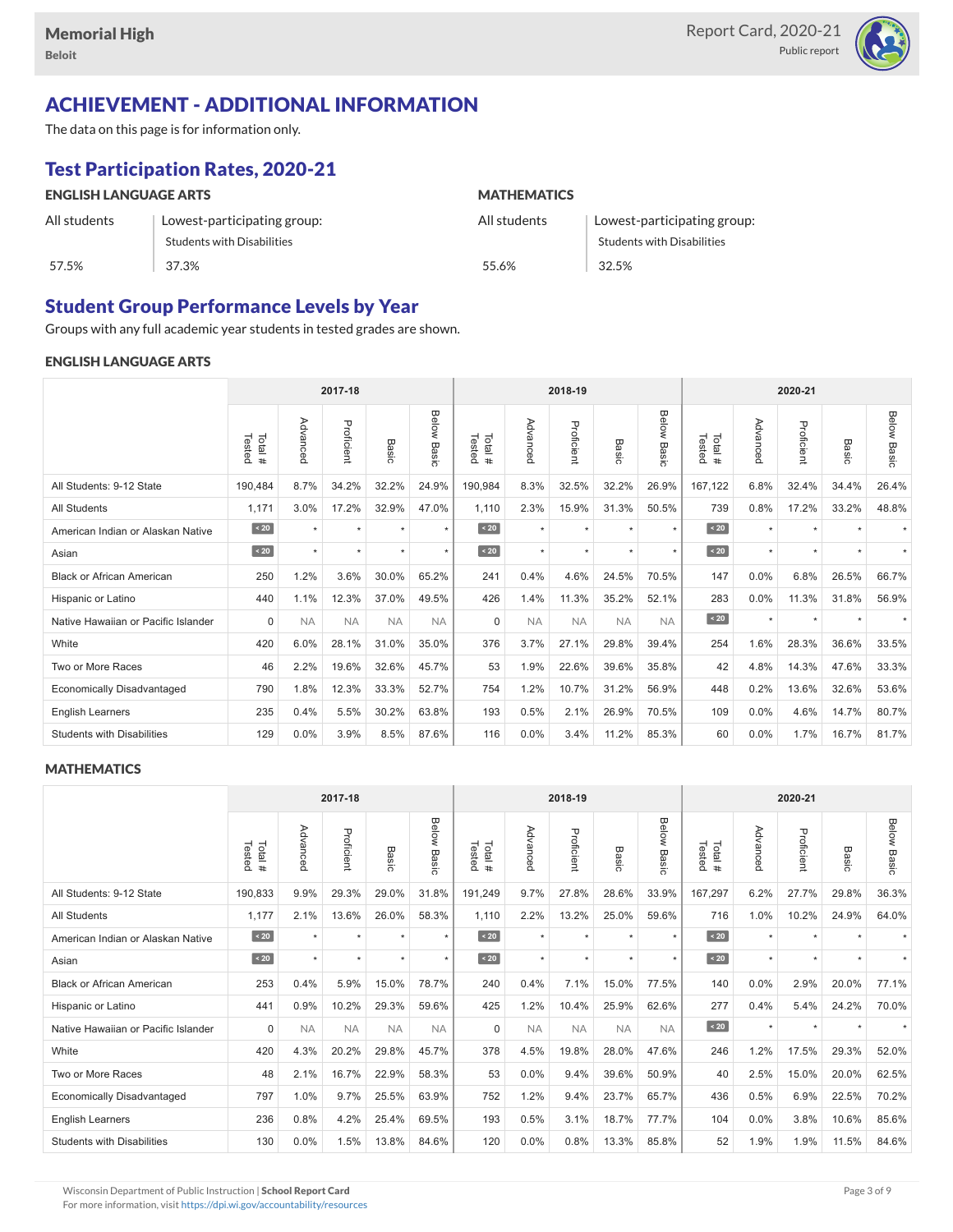

# **GROWTH**

ENGLISH LANGUAGE ARTS

This priority area measures year-to-year student progress on statewide tests. It uses a value-added model that seeks to control for circumstances beyond the influence of educators. A high value-added score means that on average students in the school are progressing more quickly than other, similar students. Growth is scored from 0 to 100 to match the other priority areas and is a conversion from the roughly 0 to 6 value-added score.



# Student Group Value-Added (for information only)

Value-added scores cover an approximately 0-6 range. Higher scores mean greater positive impact. A score of 3.0 is average. Group size is shown in parentheses. Groups with fewer than 20 students are not displayed. Shaded boxes indicate higher-than-average scores.

#### All Students (671) Black or African American (138) Hispanic or Latino (261) White (222) Two or More Races (38) Economically Disadvantaged (407) Not Economically Disadvantaged  $(264)$ English Learners (90) English Proficient (581) Students with Disabilities (36) Students without Disabilities (635) Proficient Last Year (187) Not Proficient Last Year (484) 3.0 1.7 1.6 1.6 1.7 2.1 1.7 1.6 1.5 1.7 2.2 1.7 0.9 1.8 0 6.0 All Students (680) Black or African American (134) Hispanic or Latino (270) White (227) Two or More Races (37) Economically Disadvantaged (420) Not Economically Disadvantaged (260) English Learners (94) English Proficient (586) Students with Disabilities (39) Students without Disabilities (641) Proficient Last Year (161) Not Proficient Last Year (519) 3.0 2.2  $\boxed{2.3}$ 2.2 2.0 2.4 2.3 1.9 1.7 2.3 2.8 2.1  $0.5$ 2.3 0 6.0

For more information, visit <https://dpi.wi.gov/accountability/resources>

# **MATHEMATICS**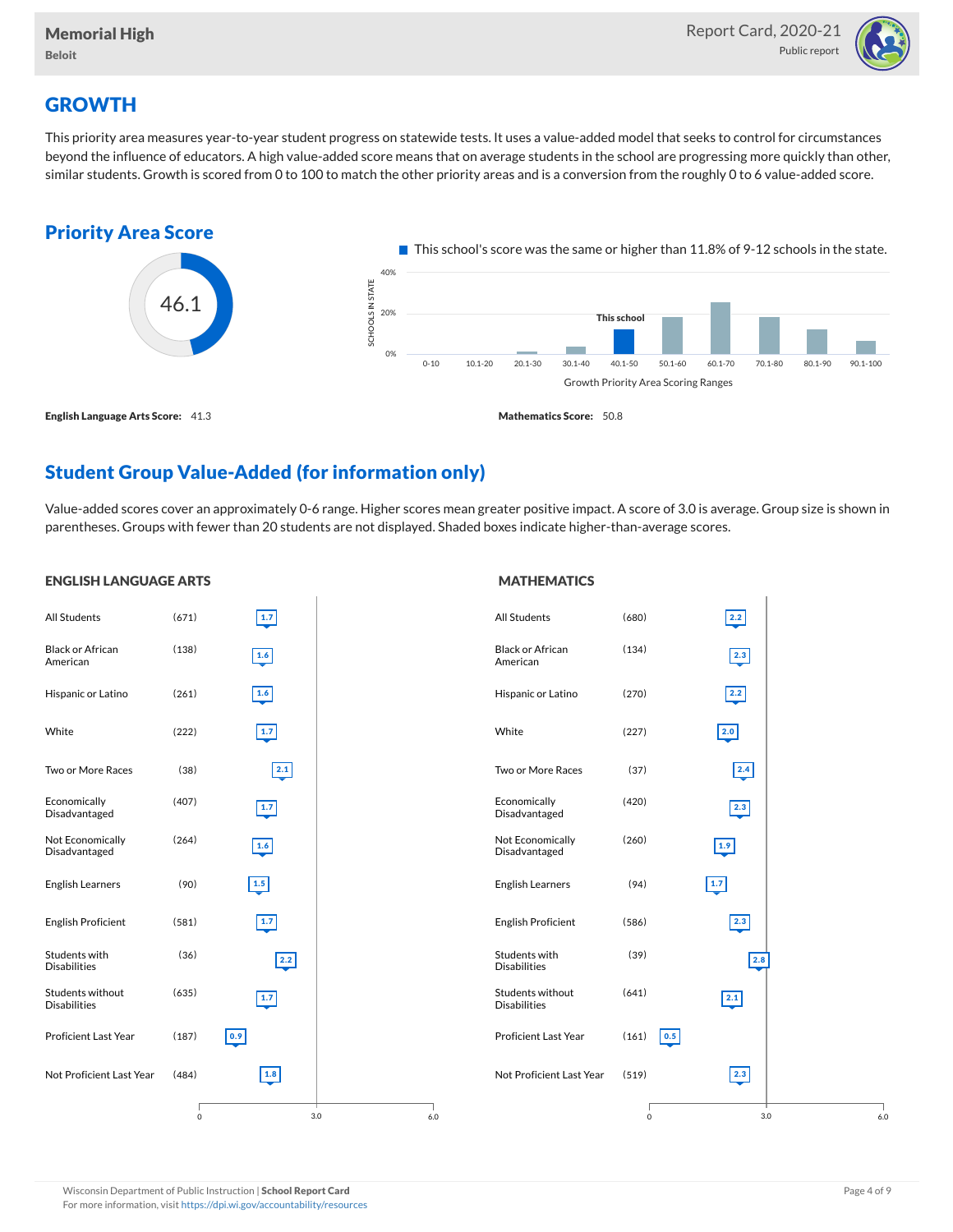

# TARGET GROUP OUTCOMES

This priority area examines outcomes for students with the lowest test scores — the Target Group. It is designed to promote equity by helping schools focus on learners who need the most support while also improving outcomes for all students. The priority area score combines component scores for achievement, growth, chronic absenteeism, and attendance or graduation rate. Data are not displayed when target groups have fewer than 20 students.



Non-Target Group



98.7

0 100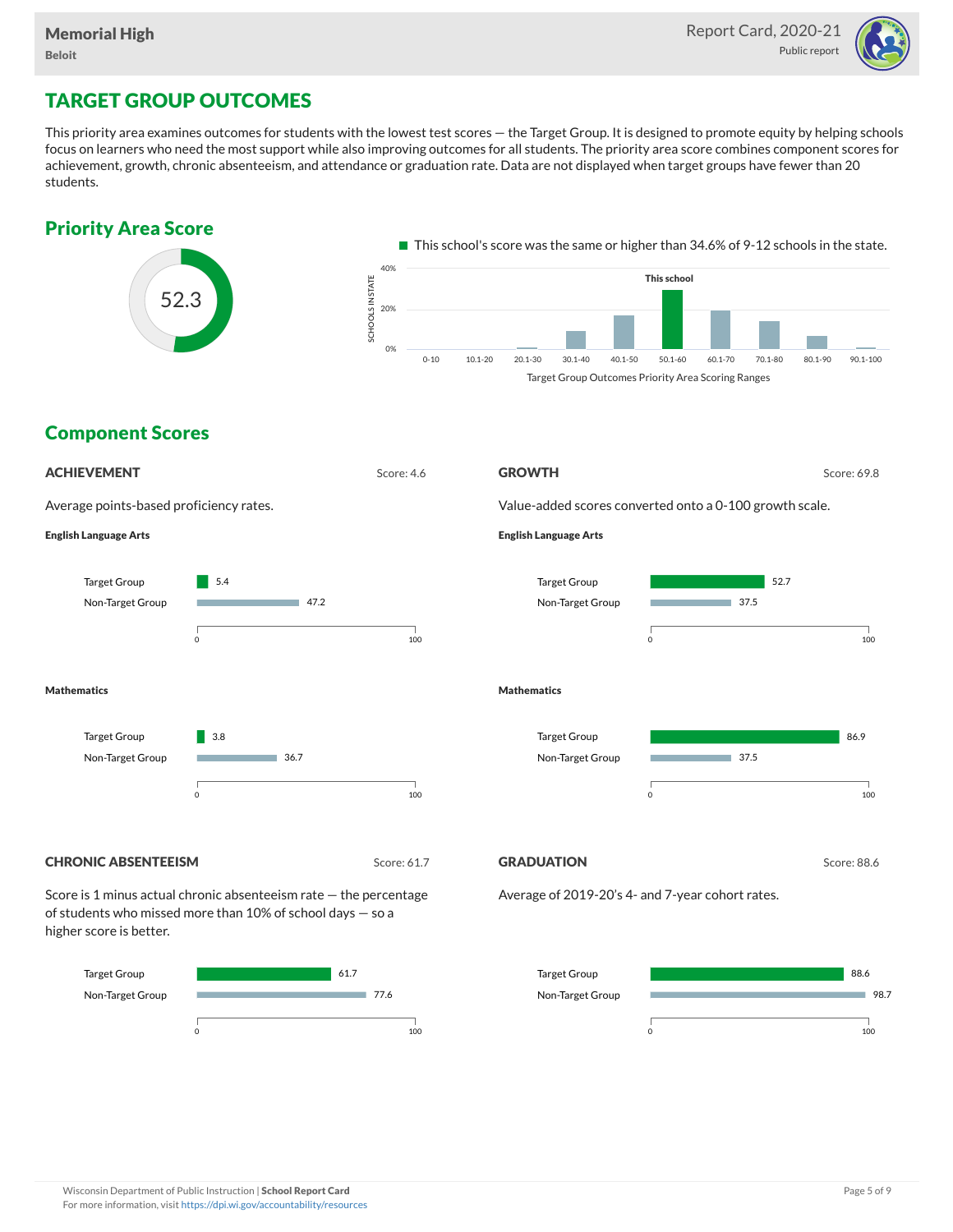

# ON-TRACK TO GRADUATION

This priority area indicates how successfully students are progressing toward completing their K-12 education. The score combines component scores for measures of student engagement and achievement.



### Component Scores

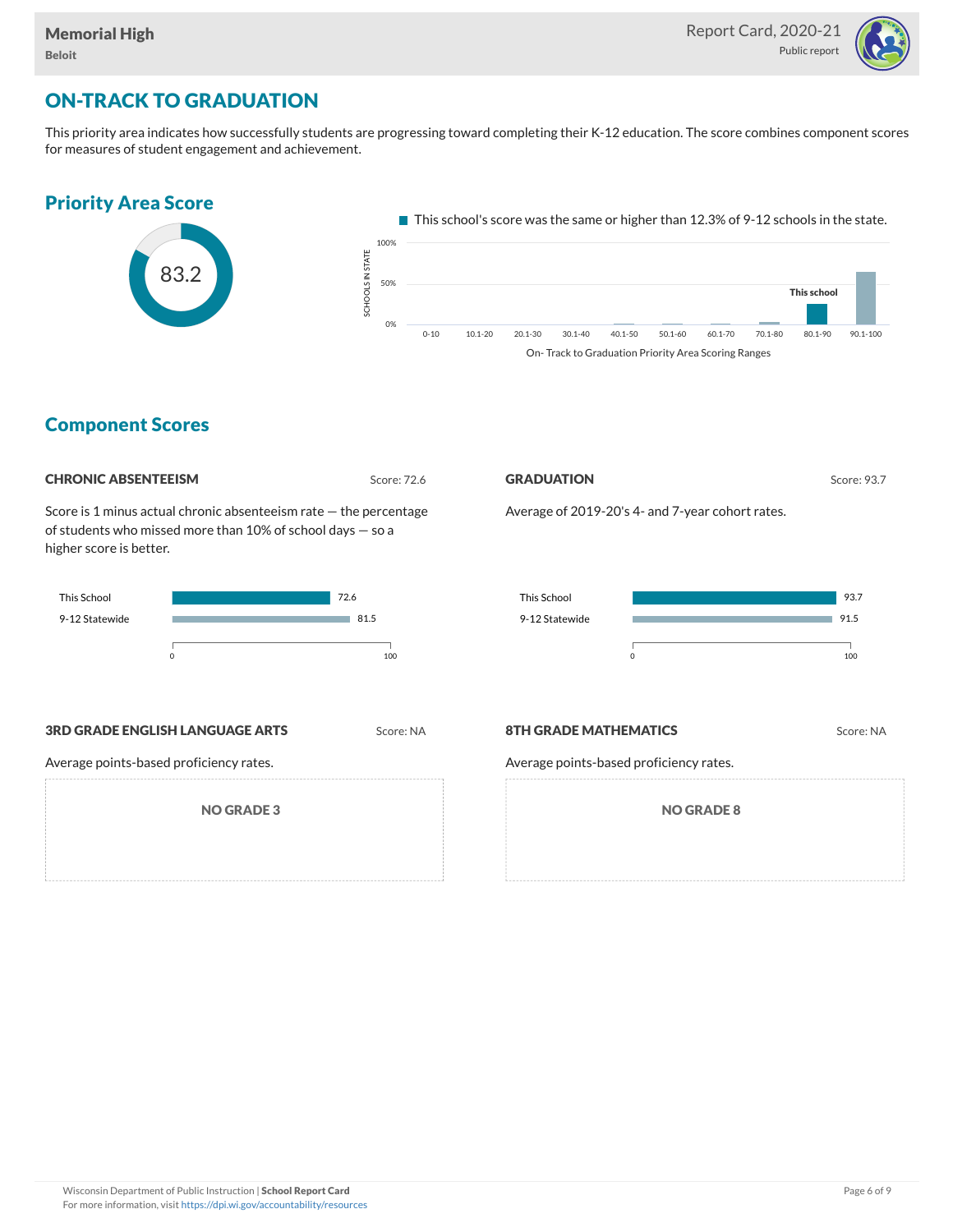

# ON-TRACK TO GRADUATION - ADDITIONAL INFORMATION

This page provides additional detail about chronic absenteeism and graduation and is for information only.

# Student Group Chronic Absenteeism Rates, Single-Year

|                                   | 2017-18     |         | 2018-19         |         | 2019-20         |         |  |
|-----------------------------------|-------------|---------|-----------------|---------|-----------------|---------|--|
|                                   | Students    | Rate    | <b>Students</b> | Rate    | <b>Students</b> | Rate    |  |
| All Students: 9-12 State          | 265,727     | 18.9%   | 265,360         | 18.9%   | 264,745         | 17.9%   |  |
| <b>All Students</b>               | 1,651       | 17.0%   | 1,582           | 32.4%   | 1,605           | 30.5%   |  |
| American Indian or Alaskan Native | $\sim 20$   | $\star$ | $\sim 20$       | $\star$ | $\sim 20$       |         |  |
| Asian                             | $\angle 20$ | $\star$ | $\sim 20$       | $\star$ | $\angle 20$     | $\star$ |  |
| <b>Black or African American</b>  | 354         | 22.3%   | 353             | 44.5%   | 348             | 38.8%   |  |
| Hispanic or Latino                | 594         | 13.5%   | 587             | 29.0%   | 617             | 27.7%   |  |
| White                             | 616         | 16.7%   | 546             | 27.8%   | 546             | 29.1%   |  |
| Two or More Races                 | 66          | 25.8%   | 75              | 38.7%   | 72              | 30.6%   |  |
| <b>Economically Disadvantaged</b> | 1,098       | 18.9%   | 25              | 72.0%   | 1,006           | 35.1%   |  |
| <b>English Learners</b>           | 318         | 10.7%   | 273             | 27.8%   | 270             | 25.2%   |  |
| <b>Students with Disabilities</b> | 179         | 21.8%   | 168             | 36.9%   | 185             | 38.9%   |  |

## Student Group Graduation Rates

This table shows for each of two cohorts the percentage of students starting high school together who graduated by 2019-20. The four-year rate pertains to students who started high school four years earlier, and the seven-year rate pertains to students who started seven years earlier.

|                                   |                    | Four-year cohort graduation rate |         | Seven-year cohort graduation rate |           |           |  |  |  |
|-----------------------------------|--------------------|----------------------------------|---------|-----------------------------------|-----------|-----------|--|--|--|
|                                   | Students in cohort | Graduates                        | Rate    | Students in cohort                | Graduates | Rate      |  |  |  |
| All Students: 9-12 State          | 66,987             | 60,500                           | 90.3%   | 65,509                            | 60,787    | 92.8%     |  |  |  |
| <b>All Students</b>               | 326                | 292                              | 89.6%   | 366                               | 356       | 97.3%     |  |  |  |
| American Indian or Alaskan Native | $\angle 20$        | $\star$                          | $\star$ | $\mathbf 0$                       | <b>NA</b> | <b>NA</b> |  |  |  |
| Asian                             | $\angle 20$        | $\star$                          | $\star$ | $\angle 20$                       | $\star$   |           |  |  |  |
| <b>Black or African American</b>  | 66                 | 59                               | 89.4%   | 76                                | 74        | 97.4%     |  |  |  |
| Hispanic or Latino                | 129                | 117                              | 90.7%   | 110                               | 108       | 98.2%     |  |  |  |
| White                             | 114                | 102                              | 89.5%   | 161                               | 157       | 97.5%     |  |  |  |
| Two or More Races                 | $\angle 20$        | $\star$                          | $\star$ | $\angle 20$                       | $\star$   |           |  |  |  |
| <b>Economically Disadvantaged</b> | 188                | 169                              | 89.9%   | 210                               | 204       | 97.1%     |  |  |  |
| <b>English Learners</b>           | 59                 | 52                               | 88.1%   | 67                                | 67        | 100.0%    |  |  |  |
| <b>Students with Disabilities</b> | 39                 | 26                               | 66.7%   | 38                                | 38        | 100.0%    |  |  |  |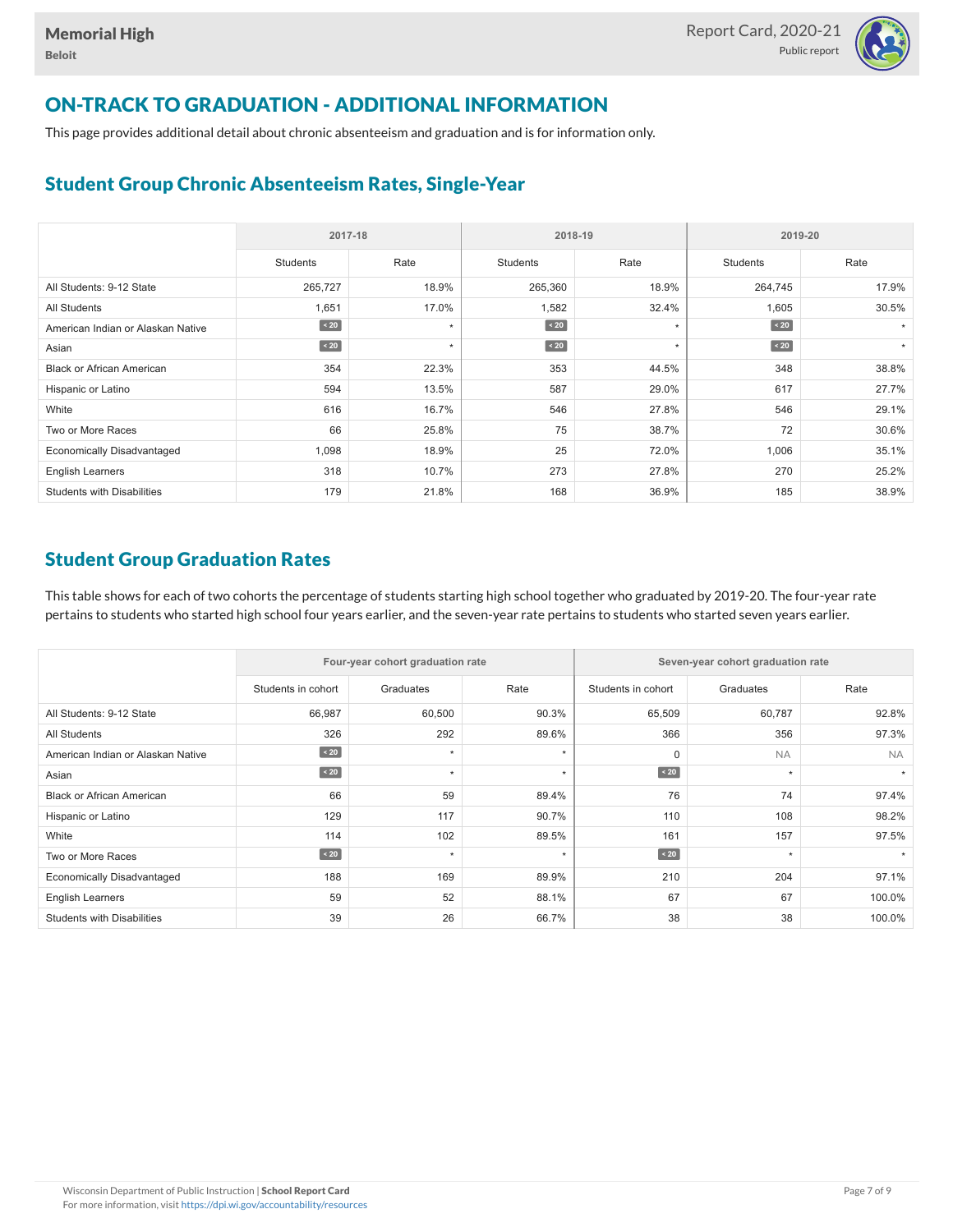

# POSTSECONDARY PREPARATION, 2019-20

Section 115.385 (d)1.-5., Wis. Stat., requires report cards to include data on pupil participation in various postsecondary preparation opportunities. All data are for grades 9-12. This is for information only and does not affect scores. Course and program data are reported by schools and districts to DPI, and this is the first time these data are included on report cards. Please use caution when interpreting these data. Asterisks replace all-student participation data if the school enrolled fewer than 20 students.

# Participation by Type of Postsecondary Preparation

| <b>ADVANCED COURSES</b>                                                      |                             | <b>DUAL ENROLLMENT</b>                                                         |       | <b>INDUSTRY-RECOGNIZED</b><br><b>CREDENTIALS</b> |                                                                    | <b>WORK-BASED LEARNING</b> |                                                                |  |
|------------------------------------------------------------------------------|-----------------------------|--------------------------------------------------------------------------------|-------|--------------------------------------------------|--------------------------------------------------------------------|----------------------------|----------------------------------------------------------------|--|
| School                                                                       | State                       | School                                                                         | State | School                                           | State                                                              | School                     | State                                                          |  |
| 12.1%                                                                        | 19.2%                       | 38.4%                                                                          | 17.8% | 0.6%                                             | 1.4%                                                               | 13.8%                      | 2.4%                                                           |  |
| 193 students successfully<br>completed at least one<br>Advanced Placement or |                             | 613 students successfully<br>completed at least one dual<br>enrollment course. |       |                                                  | 10 students earned at least one<br>industry-recognized credential. |                            | 221 students participated in a<br>work-based learning program. |  |
|                                                                              | International Baccalaureate |                                                                                |       |                                                  |                                                                    |                            |                                                                |  |

## Student Group Participation

course.

This table compares the percentages of students in the school participating in different types of postsecondary preparation opportunities with the percentages for the state. All groups present in the school are shown. Total student enrollments are given for reference.

|                                   | <b>Total # Enrolled</b> |              | <b>Advanced Courses</b> |              | <b>Dual Enrollment</b> |       | Industry-Recognized<br><b>Credentials</b> |              | <b>Work-Based Learning</b> |              |
|-----------------------------------|-------------------------|--------------|-------------------------|--------------|------------------------|-------|-------------------------------------------|--------------|----------------------------|--------------|
|                                   | School                  | <b>State</b> | School                  | <b>State</b> | School                 | State | School                                    | <b>State</b> | School                     | <b>State</b> |
| American Indian or Alaskan Native | $\sim 20$               | 3,044        | $\star$                 | 7.7%         | $\star$                | 12.3% |                                           | 0.5%         | $\star$                    | 0.9%         |
| Asian                             | $\left[ 420 \right]$    | 10,028       | $\star$                 | 27.3%        | $\star$                | 17.9% |                                           | 1.1%         | $\star$                    | 1.4%         |
| <b>Black or African American</b>  | 348                     | 24,232       | 4.0%                    | 11.5%        | 38.8%                  | 9.9%  | 0.0%                                      | 0.3%         | 19.3%                      | 0.8%         |
| Hispanic or Latino                | 616                     | 31,812       | 13.0%                   | 14.7%        | 37.2%                  | 14.1% | 0.3%                                      | 0.9%         | 13.8%                      | 1.4%         |
| White                             | 537                     | 188,332      | 15.6%                   | 20.8%        | 39.9%                  | 19.7% | 1.1%                                      | 1.6%         | 11.7%                      | 2.8%         |
| Two or More Races                 | 73                      | 9,226        | 11.0%                   | 16.1%        | 39.7%                  | 13.3% | 2.7%                                      | 1.1%         | 8.2%                       | 1.4%         |
| <b>Economically Disadvantaged</b> | 989                     | 97,617       | 10.2%                   | 11.0%        | 38.2%                  | 13.7% | 0.6%                                      | 0.8%         | 14.9%                      | 1.7%         |
| <b>English Learners</b>           | 269                     | 13,412       | 7.1%                    | 8.7%         | 32.0%                  | 14.1% | 0.4%                                      | 0.5%         | 15.6%                      | 1.3%         |
| <b>Students with Disabilities</b> | 187                     | 34,473       | 1.1%                    | 2.9%         | 25.1%                  | 10.2% | 0.5%                                      | 0.5%         | 14.4%                      | 1.4%         |